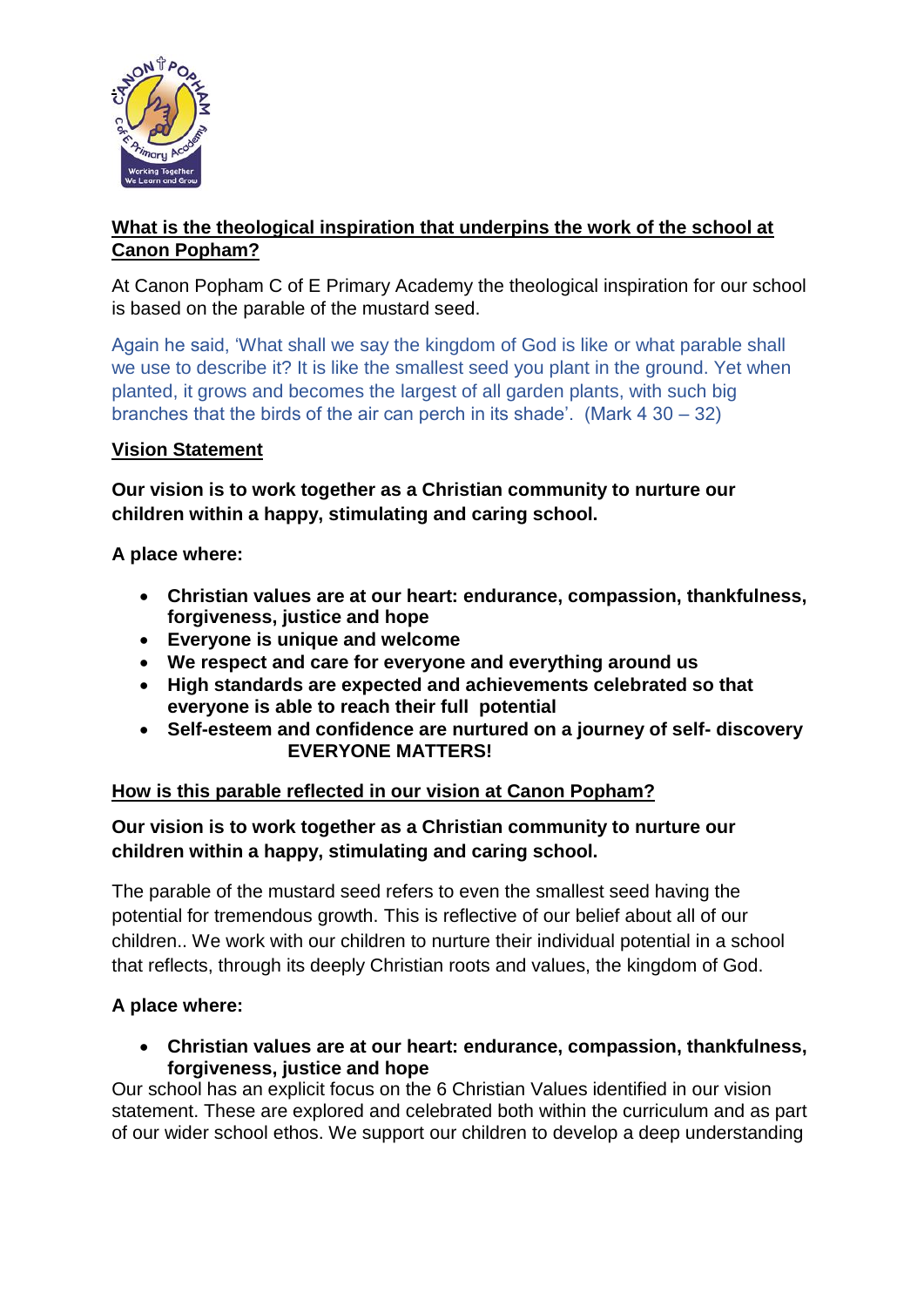

of these values and to put them into practice in their lives, thereby developing a Christian community that reflects the kingdom of God.

## **Everyone is unique and welcome**

As a reflection of the kingdom of God, and in the same way that all the birds of the air are welcomed in the parable, so our school is therefore open and welcoming to all. The uniqueness of every individual is respected and welcomed, as a child of God.

#### **We respect and care for everyone and everything around us**

Just as in the parable of the mustard seed, the smallest seed must be nurtured in order to reach its full potential as the largest plant of the garden, we must also care for everyone and everything in our school and community. Respect and care for all of God's creation, and the nurture of all its elements are central to the school ethos. This is reflective of our care not just for individual children, but for everyone and everything connected with our school.

 **High standards are expected and achievements celebrated so that everyone is able to reach their full potential**

The parable of the mustard seed shows the limitless potential of even the smallest individual to become a vital part of God's kingdom on Earth. Therefore, school must nurture all children to achieve their full potential, academically, socially, personally and spiritually, if they are to be reflective of this.

 **Self-esteem and confidence are nurtured on a journey of self- discovery** God's kingdom on earth is reflected in the diversity of all the birds who rest in the shade of the branches within the parable. Therefore, our school ethos supports all children in their own journey of self- discovery, so that they can contribute to God's kingdom as unique individuals made in the image of God. We aim to empower children to be self- confident individuals, able to welcome and celebrate the diversity within God's creation

## **EVERYONE MATTERS!**

## **How is our theological inspiration linked to The Church of England Vision for Education?**

The school affirms the principle that everyone matters and that their full potential can be reached through development of every aspect of their lives. This is clearly identified within the Church of England Vision for Education

'The worth of each student impels us to work to fulfil their God-given potential, whatever the religious or other tradition with which they or their family identify, and with special consideration given to those who are disadvantaged. Each is to be understood as respectfully and deeply as possible; to be encouraged to stretch themselves spiritually, morally, intellectually, imaginatively and actively, and to aspire to be well-educated.' (Church of England, Vision for Education, p.10)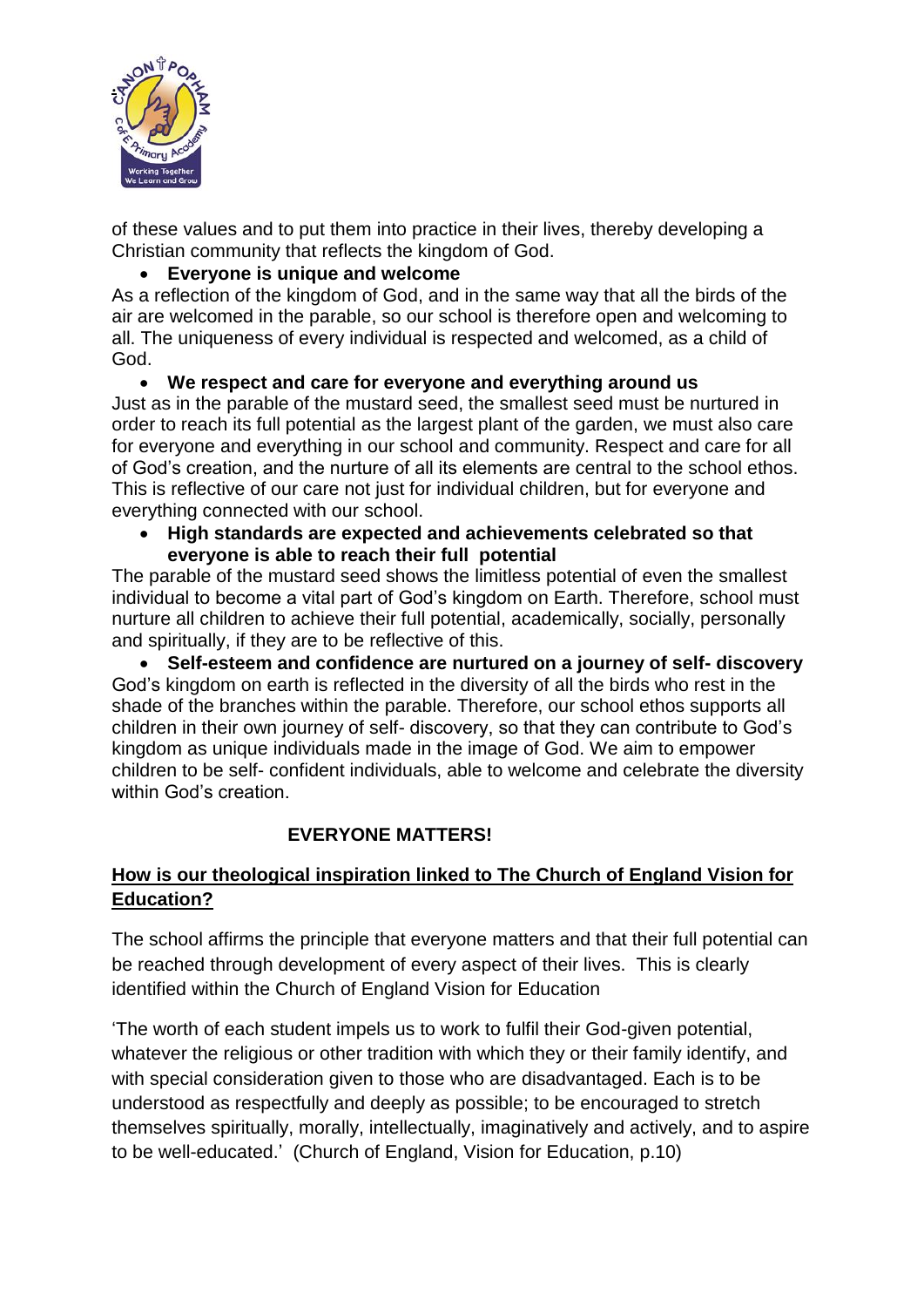

# **What are the school's Christian Values and where can these be found in theology?**

Our school has 6 'Christian Values for Life' which underpin all of our work in school. While there are many other Christian Values, these were chosen as being particularly relevant and appropriate for our school's ethos and for the primary stage of education. The school recognises that by setting the foundations with these 6 values, we are supporting and preparing the children to become good citizen's within their communities, for their whole lives.

They are:

## **Endurance** – see Psalm 118

Although the word refers to humans standing firm in the face of hardship, persecution or scorn, it is important to note the constant assurance in the Bible that God's love, mercy, faithfulness and righteousness endure forever. In our academy, we teach the children to develop a sense of resilience and to keep going, when they are facing difficulties, should this be personally or with elements of learning.

### **Compassion-** see Matthew 9:36

Compassion' and 'sympathy' have much in common and both are stronger in meaning than simply 'feeling sorry for' someone.

The words have their roots in the idea of 'suffering with' someone, putting yourself in someone else's shoes and experiencing what they experience. This leads to a desire to act, to do something

In our academy the daily act of thinking about others, being kind and supportive of each other, as well as learning about the wider need for global support of good causes enables children to become good citizens of the future.

#### **Thankfulness**- see Luke 17: 11-19

Thankfulness has always been at the centre of the life and worship of God's people. 'Songs of thankfulness and praise...' are at the heart of Christian worship. Thankfulness is directed towards God who gives and sustains life. Seeing the world as God's creation underpins the way we approach everything in life, seeing it as a gift and not as a right.

In our academy, we aim to help the children to be thankful daily for the blessings in their lives, such as the right to education, and to apply this thankfulness daily in acts of worship.